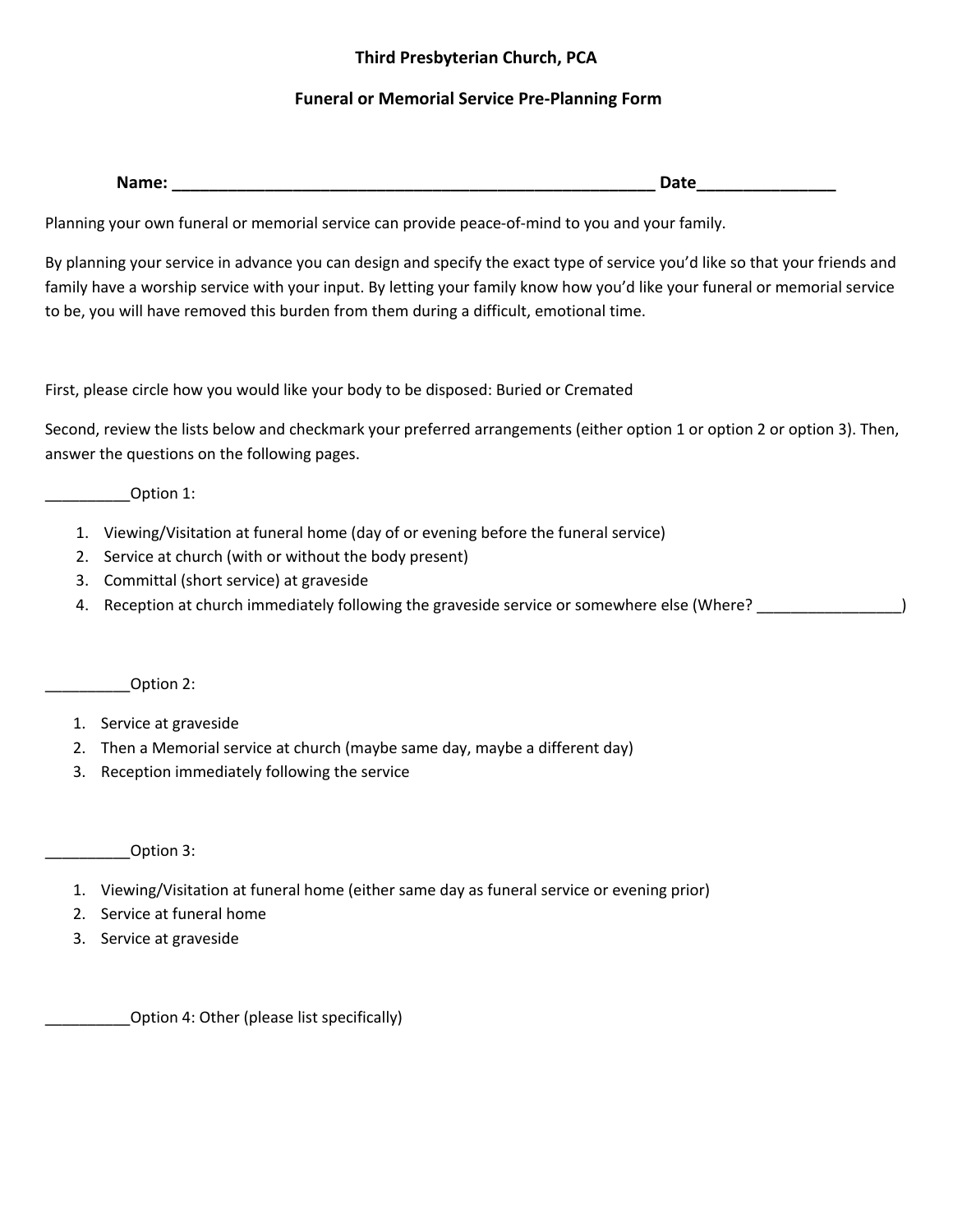|    | Page - 2 -- Funeral Arrangements                                                  | Initials: |  |
|----|-----------------------------------------------------------------------------------|-----------|--|
|    | Other questions to be answered:                                                   |           |  |
| 1. | I would like my funeral or memorial service to be held at the following location: |           |  |
|    |                                                                                   |           |  |
|    | If this location is not available, my second choice is                            |           |  |
|    |                                                                                   |           |  |
| 2. | The person I would like to officiate my funeral or memorial service is            |           |  |
|    | If this person is not available, my second choice is                              |           |  |

3. I would like the following person(s) to serve as pallbearers:



- 4. Optional: I would like the following person(s) to deliver eulogies:
- 5. Optional: I would like the following people to pray, sing, or read Scripture:
- 6. Optional: use of funeral pall (white cloth to cover the casket). A pall is available upon request. Third no longer provides name inscription services. It is the responsibility of the family to secure the pall from Vogue Cleaners and afterward to return the pall to Vogue Cleaners.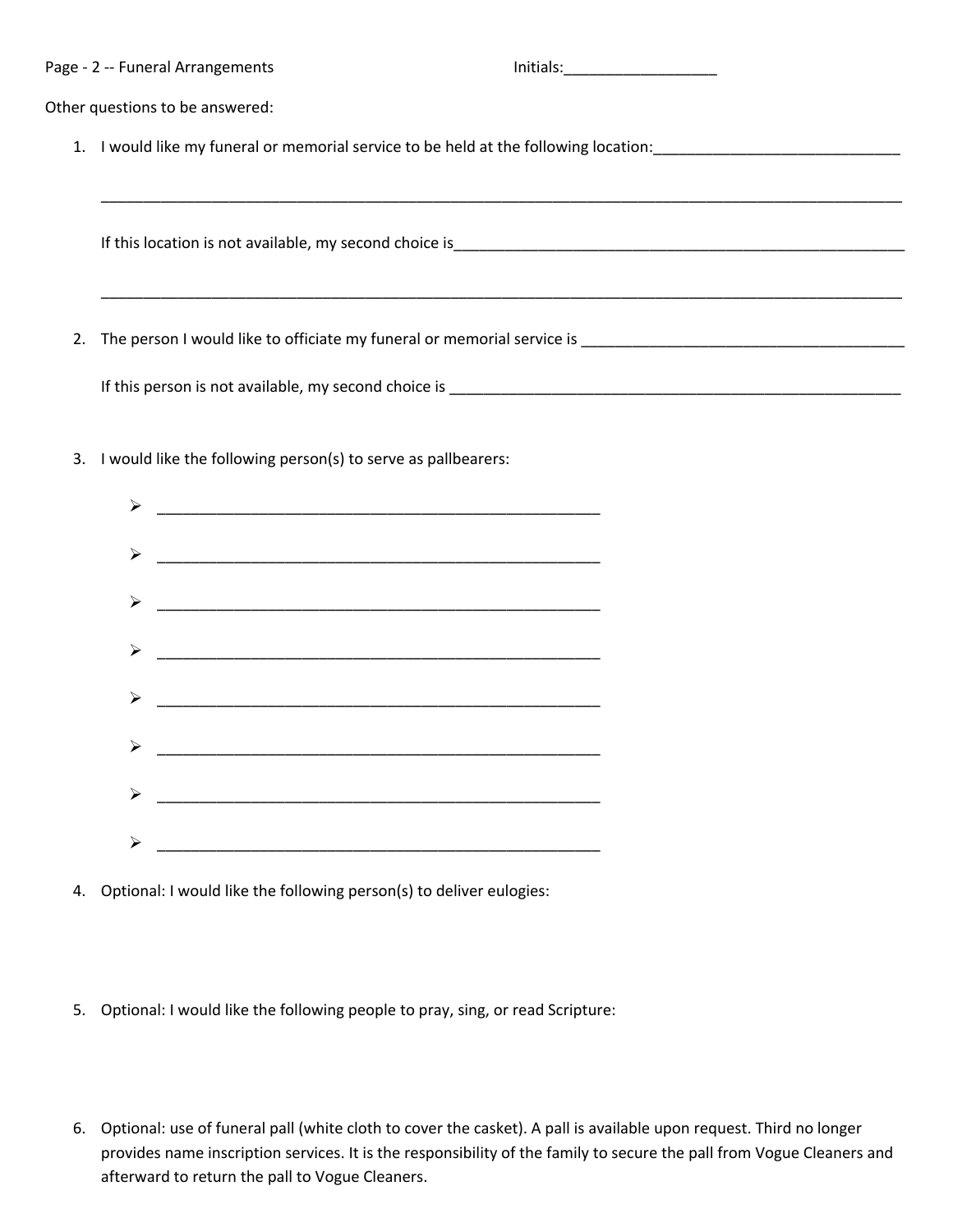Page - 3 -- Funeral Arrangements and Initials: contract and Initials: contract and Initials:

7. The scripture readings I would like are: (examples: Psalm 23; John 14.1-3; I Corinthians 15:50-57; Psalm 46.1-10; Romans 8.18-39; Lamentations 3.22-32; I Thessalonians 4.13-14)

8. I would like the following songs, hymns, or pieces of music to be played: (examples: *Amazing Grace*, *The Old Rugged Cross*; *O Love That Will Not Let Me Go*; *To God Be The Glory*)

- 9. In lieu of flowers, I would like people to honor my memory by making a donation to the charity organization(s) that has/have meant a lot to me:
- 10. I want to be sure that the following groups, organizations, and clubs will be notified of and invited to my funeral or memorial service (such as veteran's groups, alumni associations, sports or hobby clubs, etc.):

| 11. I want to be sure that the following people, whom my family may not know, will be notified of and invited to my<br>funeral or memorial service: |  |
|-----------------------------------------------------------------------------------------------------------------------------------------------------|--|

Name: where  $\overline{a}$ 

Contact information: \_\_\_\_\_\_\_\_\_\_\_\_\_\_\_\_\_\_\_\_\_\_\_\_\_\_\_\_\_\_\_\_\_\_\_\_\_\_\_\_\_\_\_\_\_\_\_\_\_\_\_\_\_\_\_\_\_\_\_\_\_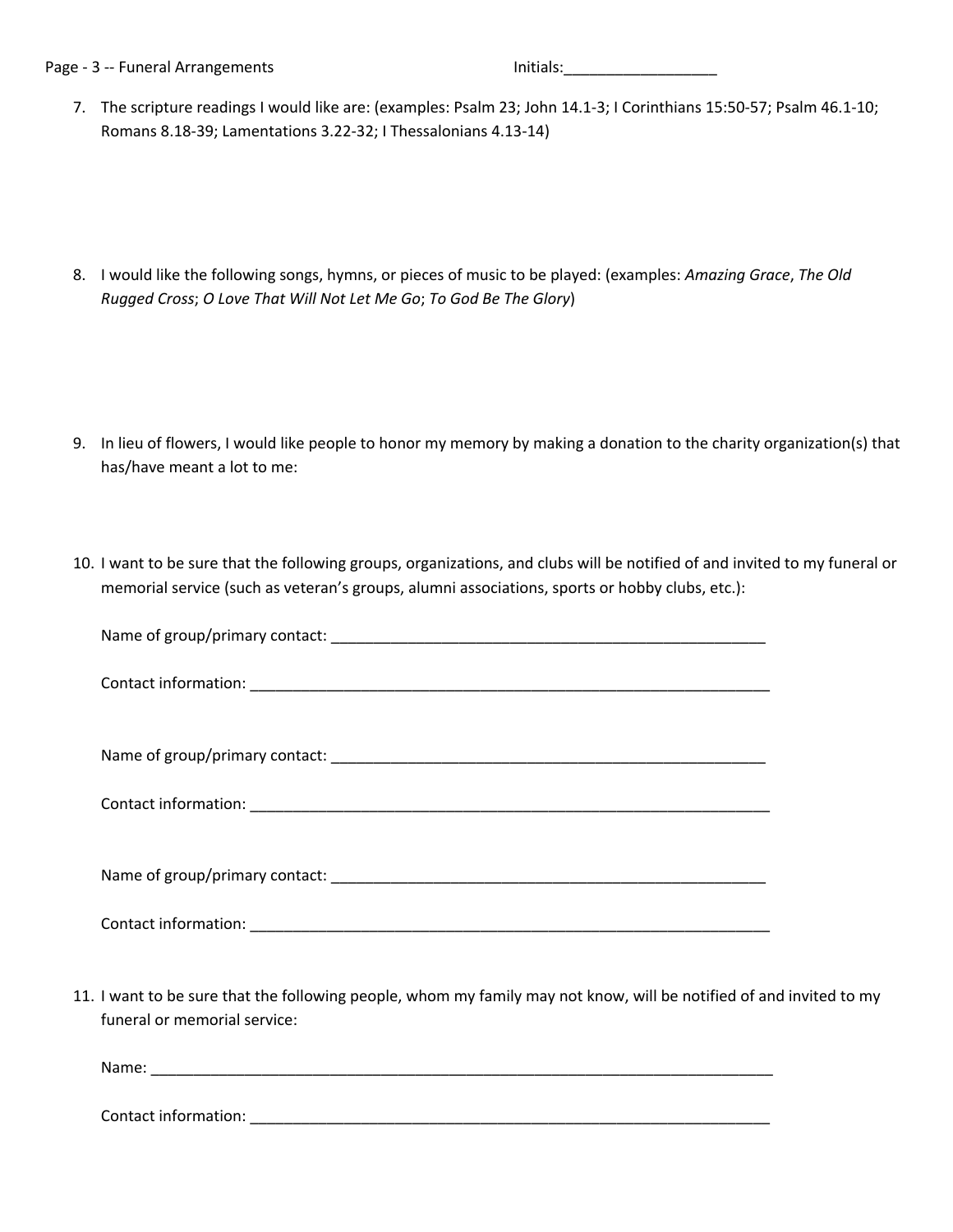| Page - 4 -- Funeral Arrangements |                                                                                                                       |  |
|----------------------------------|-----------------------------------------------------------------------------------------------------------------------|--|
|                                  |                                                                                                                       |  |
|                                  |                                                                                                                       |  |
|                                  |                                                                                                                       |  |
|                                  |                                                                                                                       |  |
|                                  |                                                                                                                       |  |
|                                  |                                                                                                                       |  |
|                                  |                                                                                                                       |  |
|                                  |                                                                                                                       |  |
|                                  |                                                                                                                       |  |
|                                  |                                                                                                                       |  |
|                                  |                                                                                                                       |  |
|                                  |                                                                                                                       |  |
|                                  |                                                                                                                       |  |
| Contact information:             | <u> 1980 - Jan Barbara Barbara, maso a seria da seria de la propia de la propia de la propia de la propia de la p</u> |  |